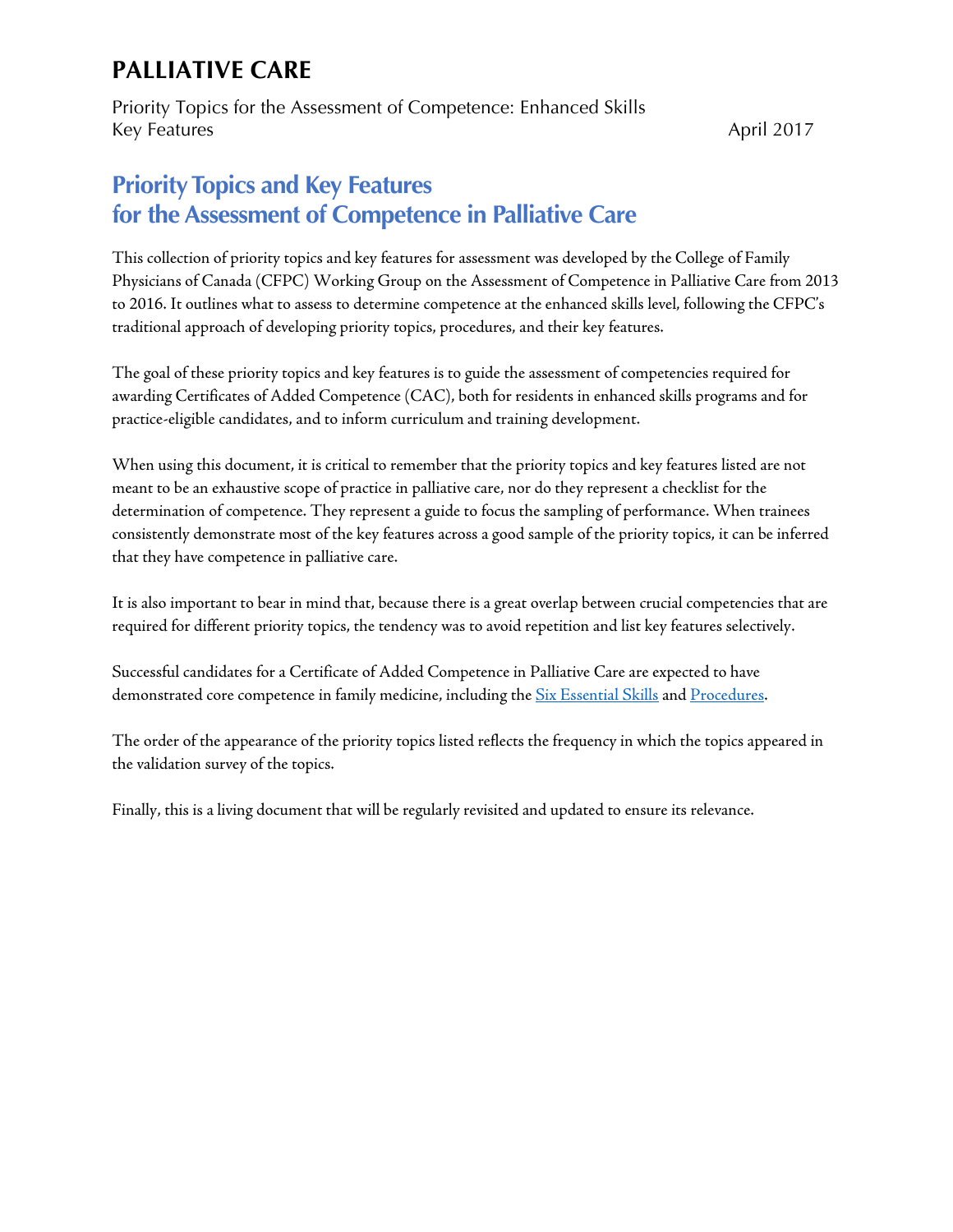Priority Topics for the Assessment of Competence: Enhanced Skills Key Features April 2017

### **How the priority topics and key features were developed**

The Working Group on the Assessment of Competence in Palliative Care (6 members) acted as the nominal group, generating an initial list of priority topics through an individual survey followed by group discussion and consensus. A survey to a larger group of family practitioners (196 recipients at a 33% response rate), representative of physicians from across the country, generated another independent list.

The lists of priority topics generated by the nominal group and the larger reference group were almost identical, both in the topics named and the priorities assigned, with a strong positive correlation of 0.83. A final list of 17 priority topics was identified.

Key features were developed and finalized for all topics using the nominal group technique, which included four iterations of individual comments, discussions and consensus building.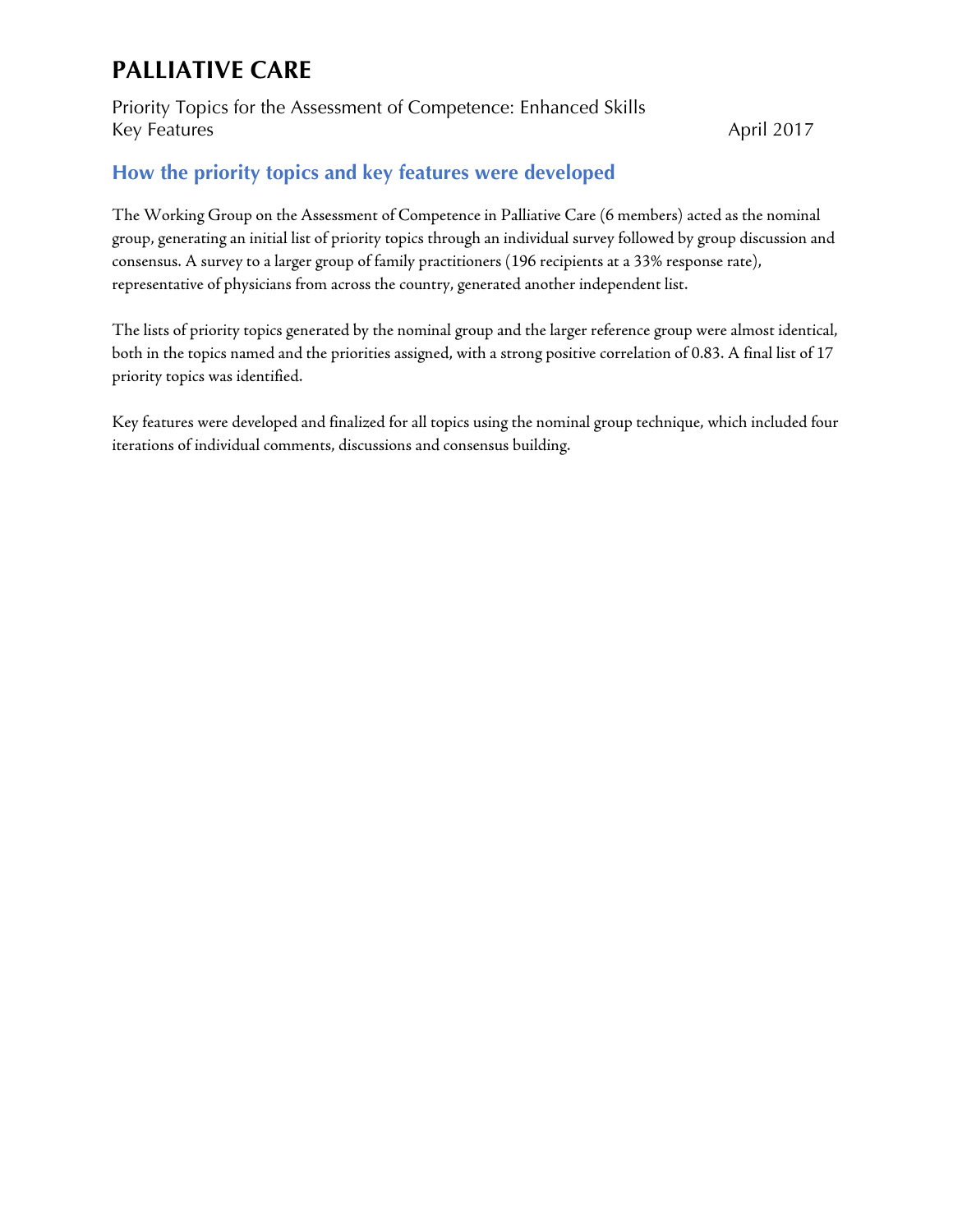#### Priority Topics for the Assessment of Competence: Enhanced Skills Key Features April 2017

### **How to use the priority topics and key features**

It is important to note that materials in this booklet are intentionally selective and not comprehensive. It is most desirable and useful to assess what will best discriminate between competent and less competent individuals. Priority topics do not represent an extensive list of topics that should be covered in training, but rather a selective list of areas for assessment that can help teachers/assessors to infer overall competence in palliative care. Key features represent the critical or essential steps in the resolution of a clinical situation or problem, so the achievement of underlying competencies can be inferred. All key features refer to observable actions, not knowledge. They do not cover all necessary steps (e.g., history, physical examination, diagnosis, management), but only those that are critical and most likely to be missed.

As such, the priority topics and their features are not meant to be used in a checklist approach when assessing competence. They are best used for guiding assessment efforts (sampling, observation, reflection) over time to build a case for overall competence or the lack thereof. They may also be useful in the following situations:

For trainees:

- Use as a guide for self-reflection on competence and development of a learning plan, particularly prior to and during clinical experiences
- Use as a guide for soliciting feedback from teachers/assessors

For teachers/assessors:

- Compare and contrast materials in this document with your assessment strategies and adjust as necessary
- Use as a guide assessment of your trainees, including soliciting feedback, developing questions to ask trainees, and completing field notes
- Use as a guide to help develop learning plans for your trainees
- Use as a self reflection guide to assess your teaching

For programs:

- Use as assessment standards when making decisions about residents' successful completion of training
- Use as a guide to develop assessment strategies
- Use as a guide to plan curriculum that can adequately expose trainees to the priority topics and procedures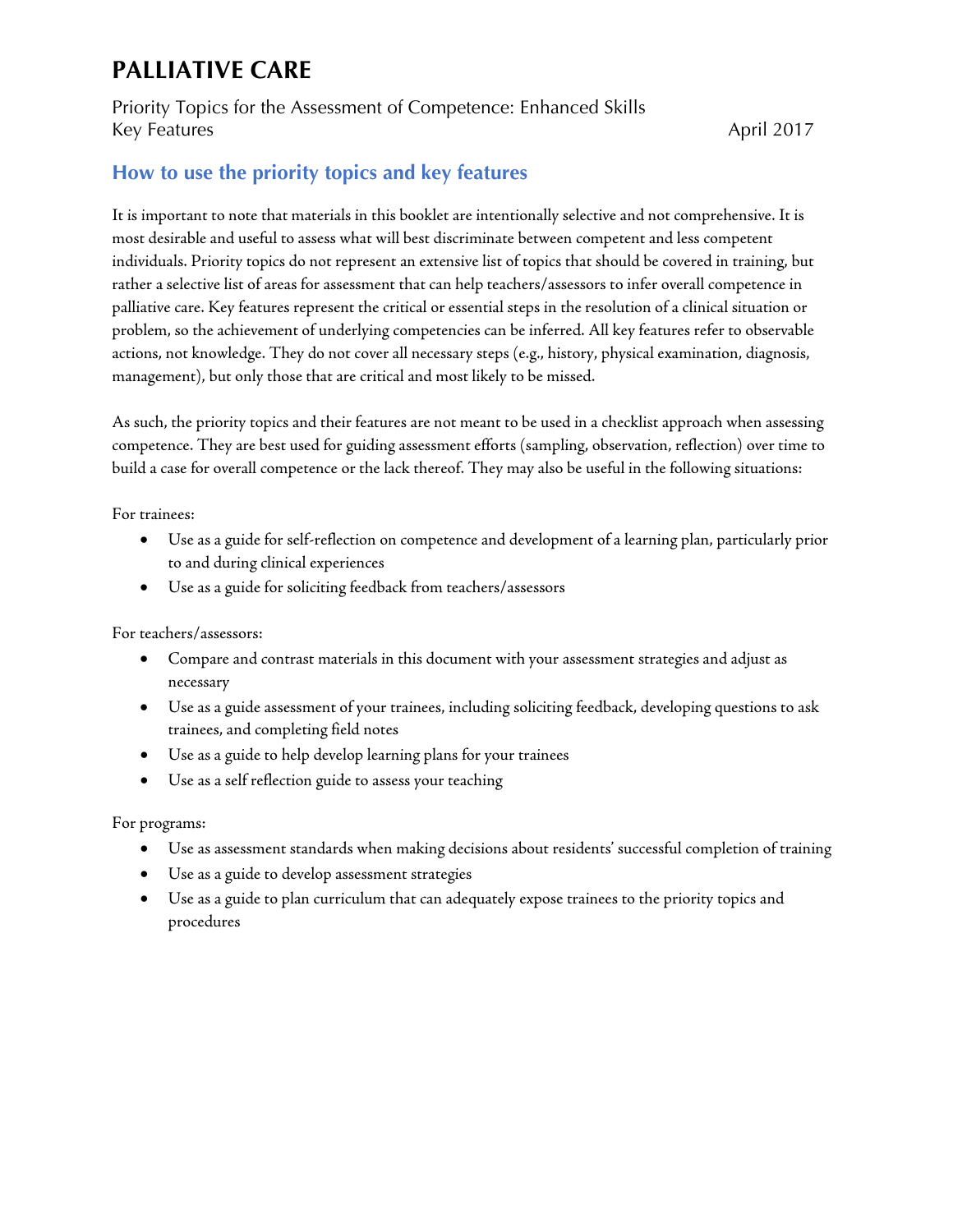Priority Topics for the Assessment of Competence: Enhanced Skills Key Features April 2017

### **Working Group for the Assessment of Competence in Palliative Care**

Bruce Doulton, CCFP (PC) Jeff Myers, CCFP (PC) Dori Seccareccia, CCFP (EM)(PC) Golda Tradounsky, CCFP (PC) Cornelius Woelk, CCFP (PC), FCFP

*Doreen Oneschuk, CCFP (PC) - Clinician Educator*

Special thanks to Dr. Tim Allen, past Director of Certification and Assessment, for his guidance and invaluable contribution to this project.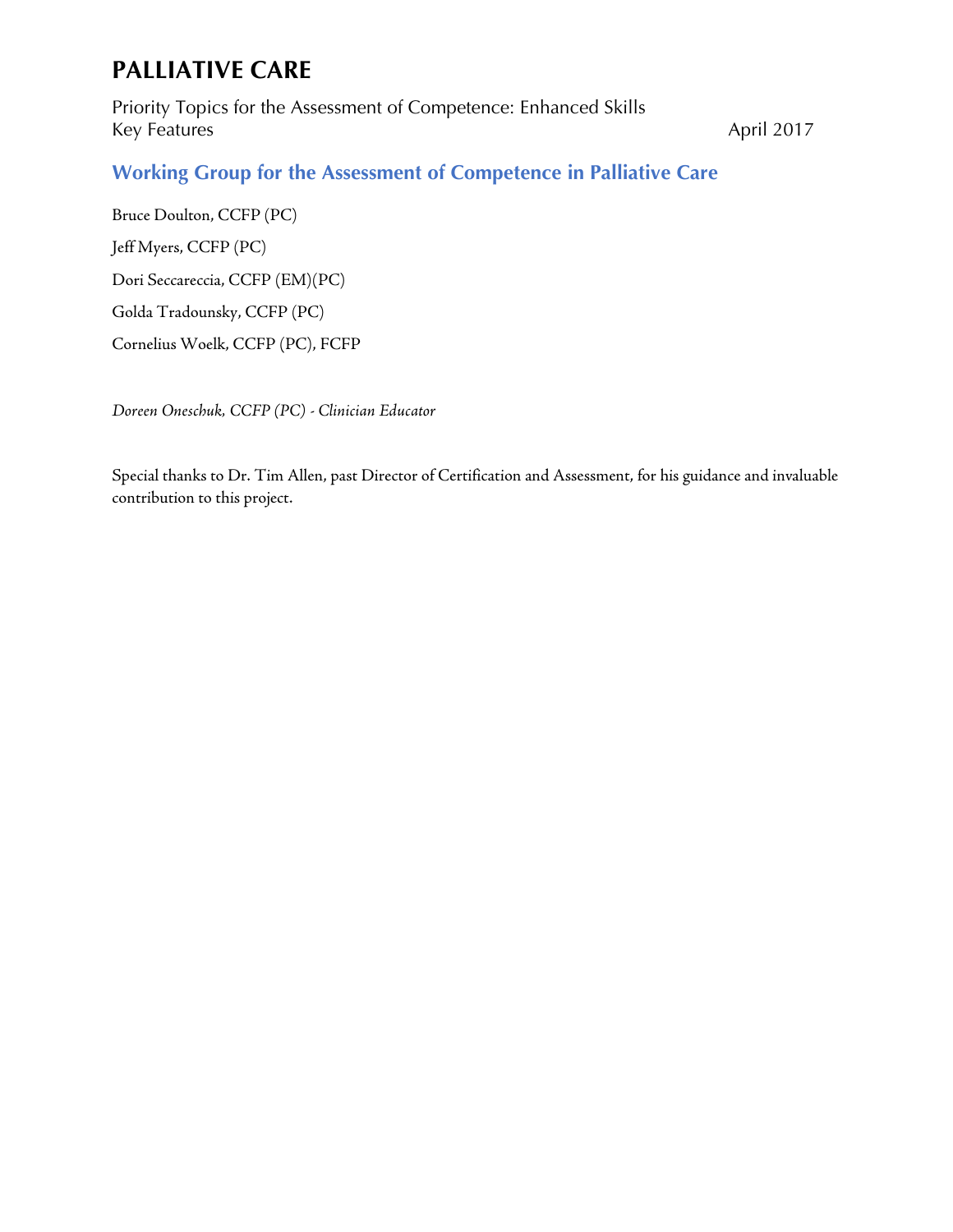Priority Topics for the Assessment of Competence: Enhanced Skills Key Features April 2017

# **Priority Topics**

- 1. [Pain](#page-5-0)
- 2. [Families](#page-6-0)
- 3. [Advance planning and goals of care](#page-7-0)
- 4. [Working as a team](#page-8-0)
- 5. [Nausea/vomiting/bowel obstruction](#page-9-0)
- 6. [Imminent death](#page-10-0)
- 7. [Despair and suffering](#page-11-0)
- 8. [Community resources](#page-12-0)
- 9. [Breathlessness](#page-13-0)
- 10. [Delirium](#page-14-0)
- 11. [Anxiety and depression](#page-15-0)
- 12. [Palliative sedation therapy](#page-16-0)
- 13. Maintaining the [clinician's well-being](#page-17-0)
- 14. [Emergencies](#page-18-0)
- 15. [Medical assistance in dying \(MAID\)](#page-19-0)
- 16. [Anorexia/cachexia/nutrition/fatigue](#page-20-0)
- 17. [Non-malignant terminal illness](#page-21-0)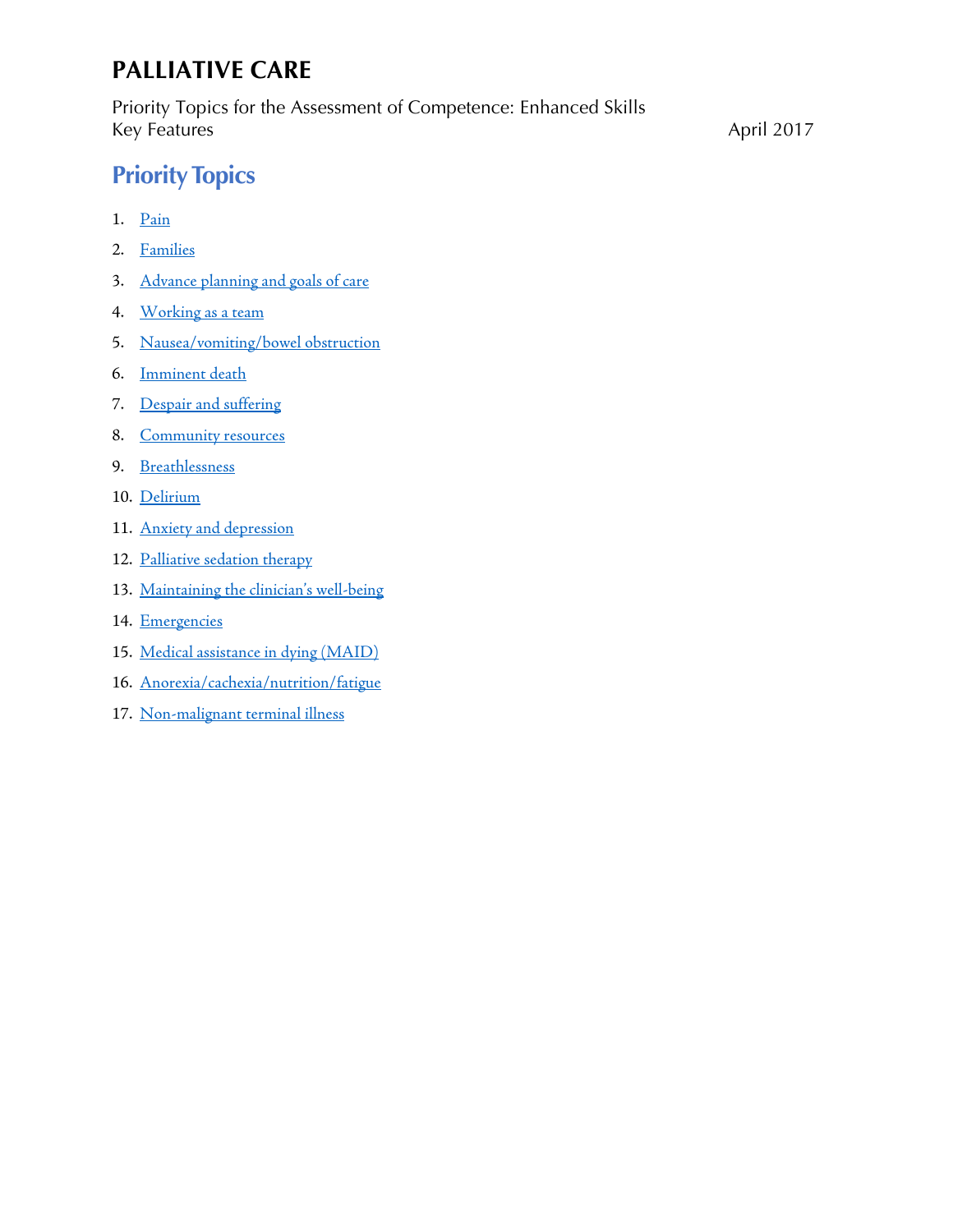Priority Topics for the Assessment of Competence: Enhanced Skills Key Features April 2017

### <span id="page-5-0"></span>**Priority Topic 1: Pain**

- 1. For a patient in palliative care with pain, assess:
	- The pain (e.g., intensity, character, descriptors, and impact on function), using appropriate pain assessment tools
	- The type and origins of the pain (e.g., cancer-related visceral pain, bone pain from metastases, neuropathic pain)
	- The total suffering experience (physical, psychological, spiritual, social, cultural) related to the pain of the patient and family
- 2. For a patient in palliative care who is being treated for pain, follow up in a timely manner and adjust the plan appropriately.
- 3. For patients in palliative care with pain, identify those with high risk factors (e.g., history of substance abuse, cognitive impairment, communication difficulties), who may require a more complex management plan.
- 4. For a patient in palliative care with pain, recognize a pain crisis, to plan urgent specific treatment of the underlying cause(s).
- 5. When managing pain in a patient in palliative care, including breakthrough pain, consider the use of opioids (including methadone) when required and adjust dosing appropriately.
- 6. For a patient in palliative care whose pain is being treated with opioids, look for, recognize, and manage the side effects and complications of opioid use, including neurotoxicity/opioid-induced hyperalgesia.
- 7. For a patient in palliative care with complicated pain (e.g., bone pain from metastases, neuropathic pain, complex pain syndrome, intractable pain, and incident pain), manage the pain using multiple approaches including:
	- Medications
	- Non-pharmaceutical options, such as surgery, nerve blocks, and radiotherapy
	- Expertise of other health care providers, such as psychologists, music therapists, pastoral care, etc.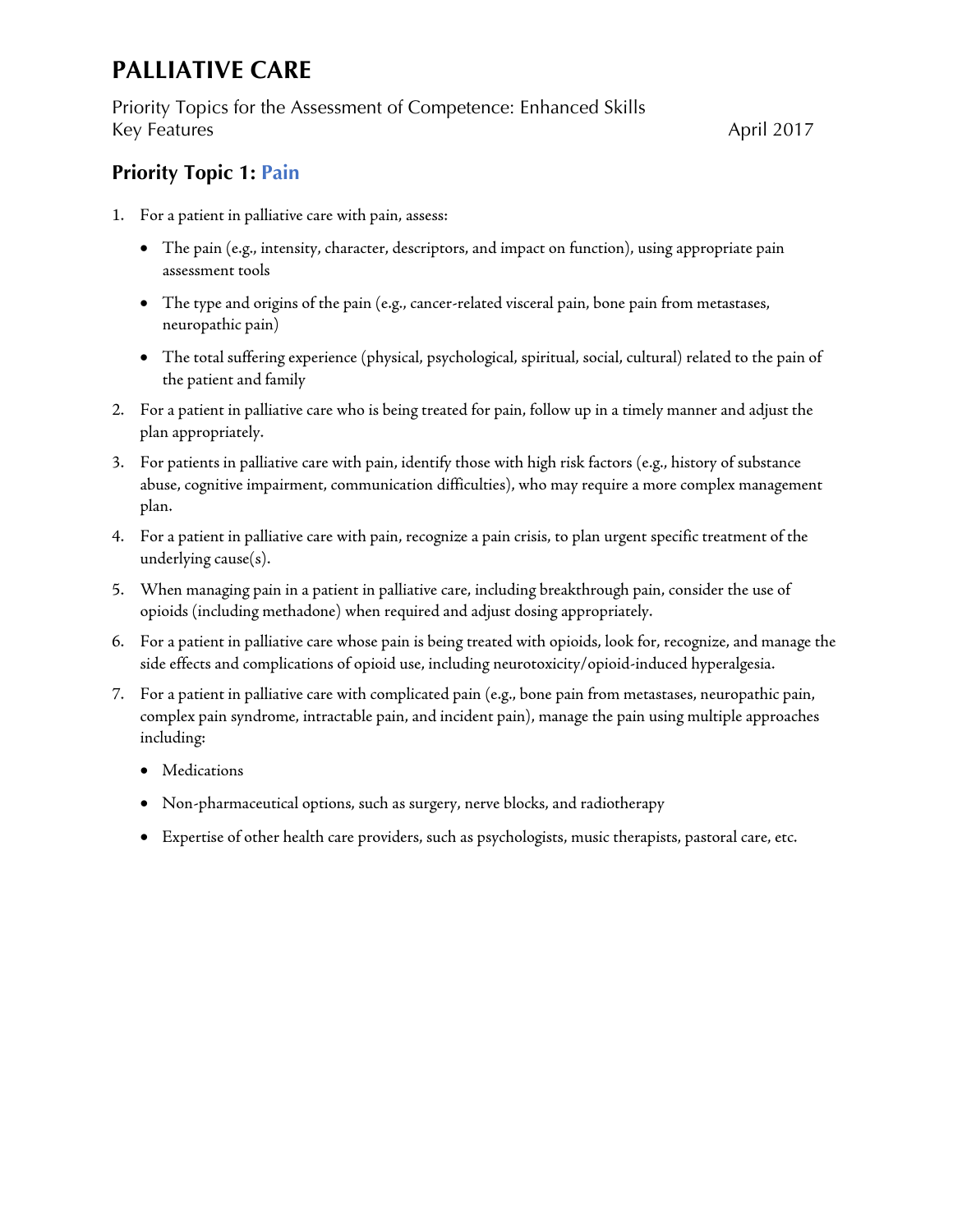Priority Topics for the Assessment of Competence: Enhanced Skills Key Features April 2017

### <span id="page-6-0"></span>**Priority Topic 2: Families**

- 1. When facilitating discussion with families of palliative care patients when there are differences of opinion about care:
	- a) Recognize that pre-existing conflicts may be more difficult to resolve
	- b) Explore management options, considering the patient's wishes and focus on what is best for the patient
	- c) Assess the potential impact of cultural values and beliefs especially when different from your own
	- d) Recognize the different information needs of the family and of the team, and when they are not aligned (e.g., family does not want the patient to know the "bad news" or the diagnosis)
- 2. For families of palliative care patients, look for and identify family members who are at high risk for severe distress (e.g., suicidal ideation) or complicated grief, and facilitate treatment as appropriate.
- 3. When withdrawal of some aspect of care is being considered for patients in palliative care (e.g., intravenous fluids, medications) and it raises concerns amongst family members, address their concerns (e.g., review the treatments in the context of the patient's goals of care, discuss the options, focus on what will be done rather than not done).
- 4. When speaking to children about the death of a family member, speak gently and honestly at an ageappropriate level, and provide help and advice to parents/family about how to discuss death and dying with a child.
- 5. When a child in your care dies or is dying, anticipate a strong emotional reaction from the parents, family, and the health care team, including yourself, and arrange for the appropriate support.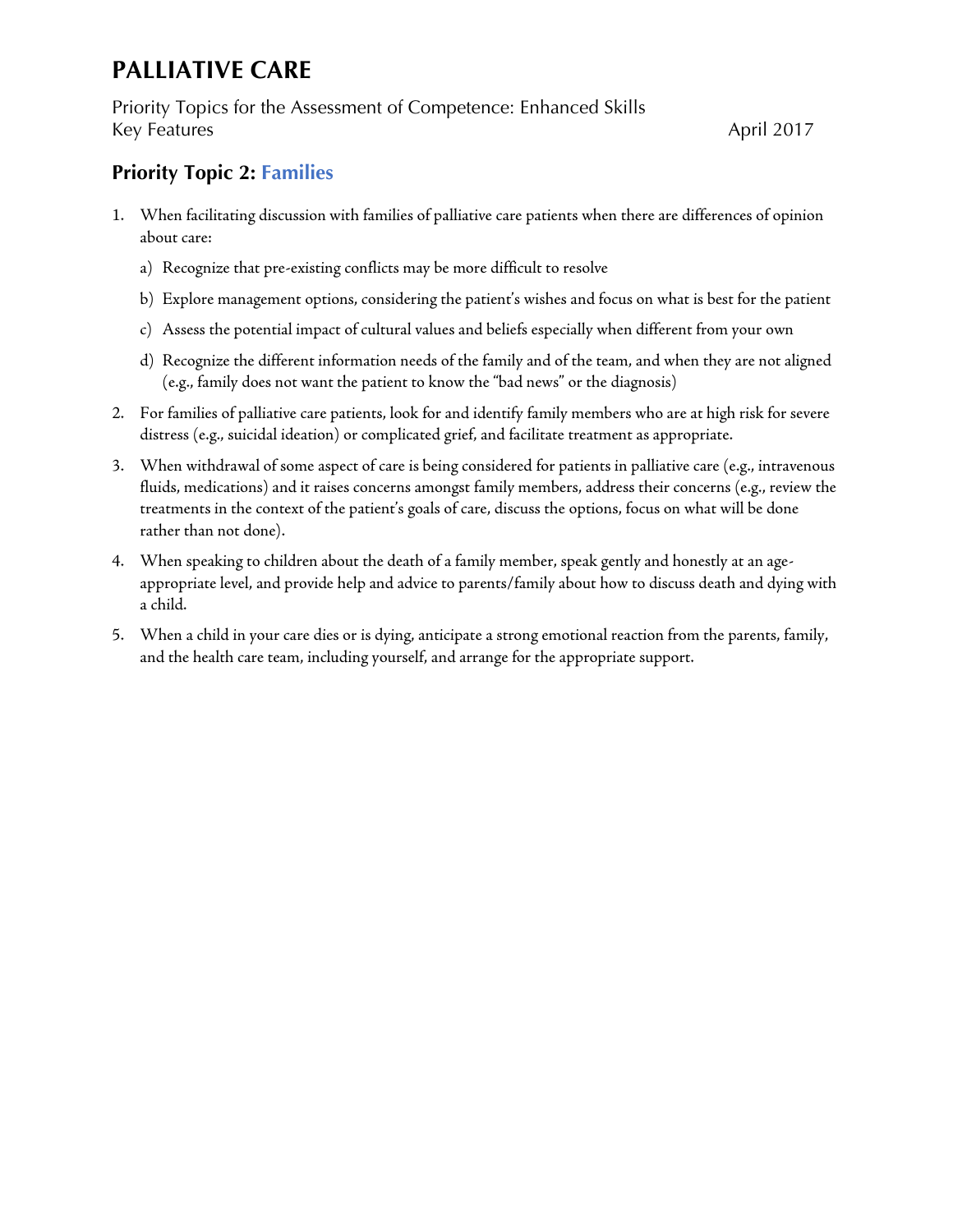Priority Topics for the Assessment of Competence: Enhanced Skills Key Features April 2017

### <span id="page-7-0"></span>**Priority Topic 3: Advance planning and goals of care**

- 1. For a patient in palliative care, establish the patient's goals of care based on their values and beliefs by:
	- Addressing the patient's understanding of their illness
	- Reviewing the pros and cons of the options that have been offered, that may become available, or that the patient wishes to explore
	- Helping the patient to set or change priorities, and to translate these into practical decisions about treatment and other care
	- Helping to reframe meaning and hope when facing the end of life
- 2. For more complex situations in palliative care (e.g., for a patient or substitute decision maker(s) with a different culture or beliefs, when there is conflict within the family) help establish goals of care effectively by using patient-centred communication skills (e.g., active listening, being attentive to non-verbal behaviour) to resolve misunderstandings or conflicts.
- 3. When there are transitions in a patient's palliative illness (e.g., change of place of care, treatment, patient's wishes), actively review and revisit goals of care with the patient and their family.
- 4. When a patient in palliative care has advance care directives, always review their currency with the patient and the family as appropriate before applying them, as situations and preferences change.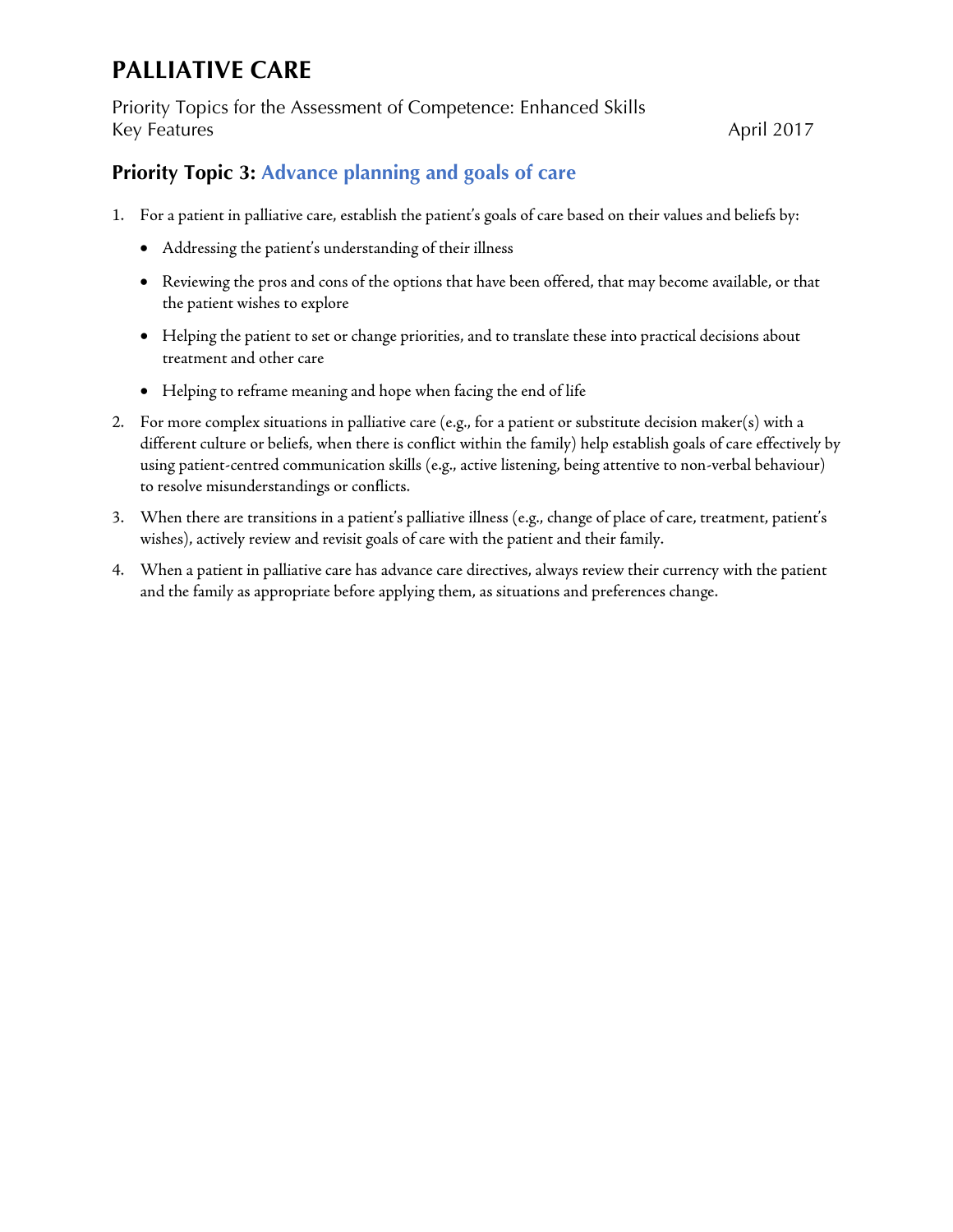Priority Topics for the Assessment of Competence: Enhanced Skills Key Features April 2017

### <span id="page-8-0"></span>**Priority Topic 4: Working as a team**

- 1. When providing care with an inter-professional team, use communication and professional skills to develop and facilitate team effectiveness and productivity and ensure the family physician who initiated the care and requested the consultation remains engaged.
- 2. When team membership changes, do not assume that function will stay the same, and invest extra effort in integrating new members, developing healthy team relationships, and optimizing team function.
- 3. When conflict, discord, and emotions run high in a team context, avoid taking things personally and participate in a calm, constructive, and respectful dialogue to diffuse the situation, involving all team members in the process.
- 4. For all palliative patients and family care, use a team/collaborative approach proactively (e.g., anticipated changes in clinical status, psychosocial issues) whenever possible (i.e., do not limit use only to problematic or difficult cases).
- 5. When other teams or individuals are involved in the care of a patient, reduce mixed messages by clarifying and clearly documenting treatment plans.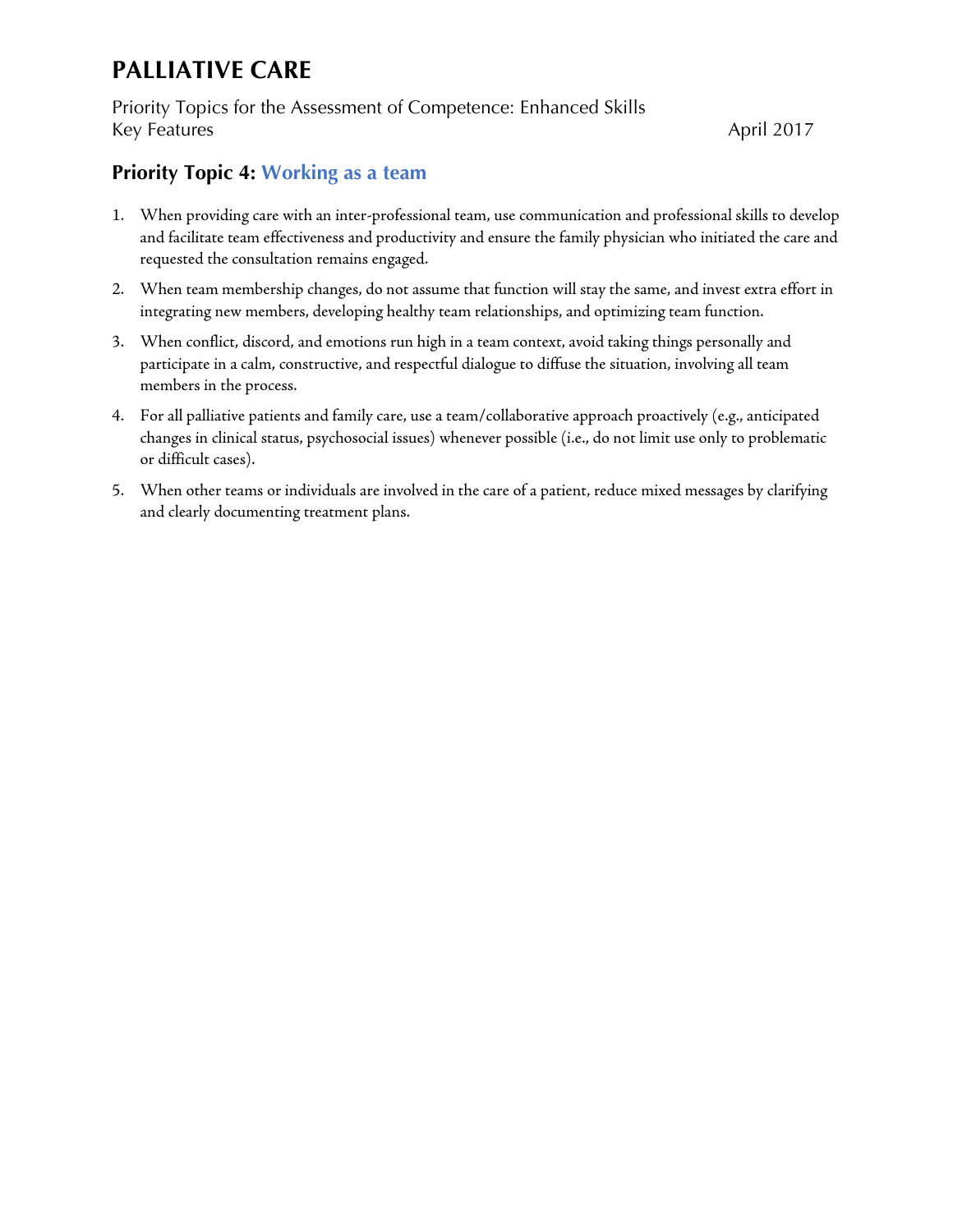Priority Topics for the Assessment of Competence: Enhanced Skills Key Features April 2017

### <span id="page-9-0"></span>**Priority Topic 5: Nausea/vomiting/bowel obstruction**

- 1. For a patient in palliative care with nausea and vomiting, use an organized and thorough approach to look for the cause(s), based on pathophysiology, being careful not to miss commonly overlooked causes (e.g., anxiety, candidiasis, neurological and other non-gastrointestinal causes).
- 2. For a patient in palliative care with nausea and vomiting, assess to establish its contribution to the total suffering experience for the patient and family.
- 3. For a patient in palliative care with nausea or vomiting or abdominal pain, distinguish a bowel obstruction from constipation, by appropriate history, physical exam, and investigations.
- 4. For a patient in palliative care with nausea and vomiting, reverse the cause(s) if possible and manage the symptoms using anti-emetics and other medications, based on the pathophysiological cause(s) and based on the patient's overall condition (e.g., considering comorbidities, interactions with other medications, available routes of administration).
- 5. For a patient in palliative care with a bowel obstruction:
	- a) Look for and recognize the indications and the contraindications for surgical treatment
	- b) Include the patient and family in the discussions of the available options and the expected outcomes
	- c) Involve the surgical team as necessary
	- d) Use appropriate medications (e.g., prokinetics, antispasmodics, corticosteroids) and strategies according to the pathophysiology, (e.g., gastric outlet, small bowel, large bowel), if the obstruction is not managed surgically.
- 6. For all patients in palliative care, screen for, prevent, and treat constipation by appropriate use of laxatives and other medications (e.g., subcutaneous methylnaltrexone).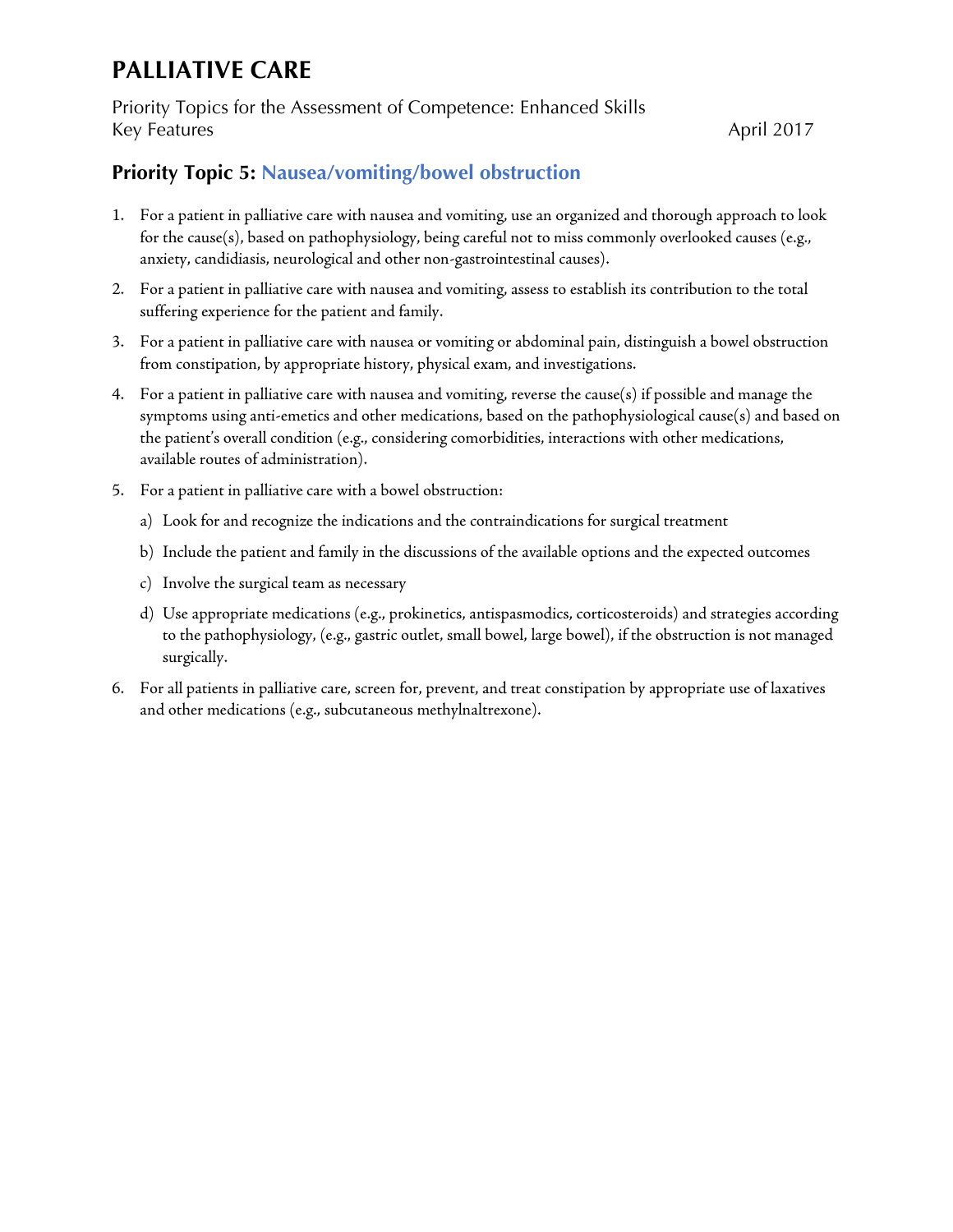Priority Topics for the Assessment of Competence: Enhanced Skills Key Features April 2017

### <span id="page-10-0"></span>**Priority Topic 6: Imminent death**

- 1. For the patient in palliative care whose condition is deteriorating, look for and recognize the signs of imminent death (e.g., changed patterns of breathing, varying levels of consciousness including being unresponsive, decreased urine output, peripheral mottling) in order to be able to inform the family and health care providers, and adjust management appropriately.
- 2. When death is imminent, modify the treatment plan, in discussion with the patient, the family, and health care providers, by:
	- Reviewing all treatments including medications that the patient is no longer able to swallow, discontinuing those that are no longer necessary, and providing alternatives appropriate to the context
	- Addressing symptoms that cause distress and suffering (e.g., upper airway secretions, pain, delirium)
- 3. When death is imminent, inform the family and health care providers, and prepare them for the various signs and symptoms that may be disturbing and intermittent during the dying process (e.g., changing patterns of breathing, varying levels of consciousness and periods of agitation, noisy upper airway secretions), so that they may better understand and prepare for the process.
- 4. For a patent who is dying at home, ensure the available resources and documentation (e.g., DNR, arrangements for transfer of the body after death) are in place.
- 5. When death is imminent, support the family throughout in an appropriate fashion, honouring and following their cultural rituals prior to and after death, and assisting them with the grieving process according to their preferences and needs (e.g., physician presence may or may not be desirable).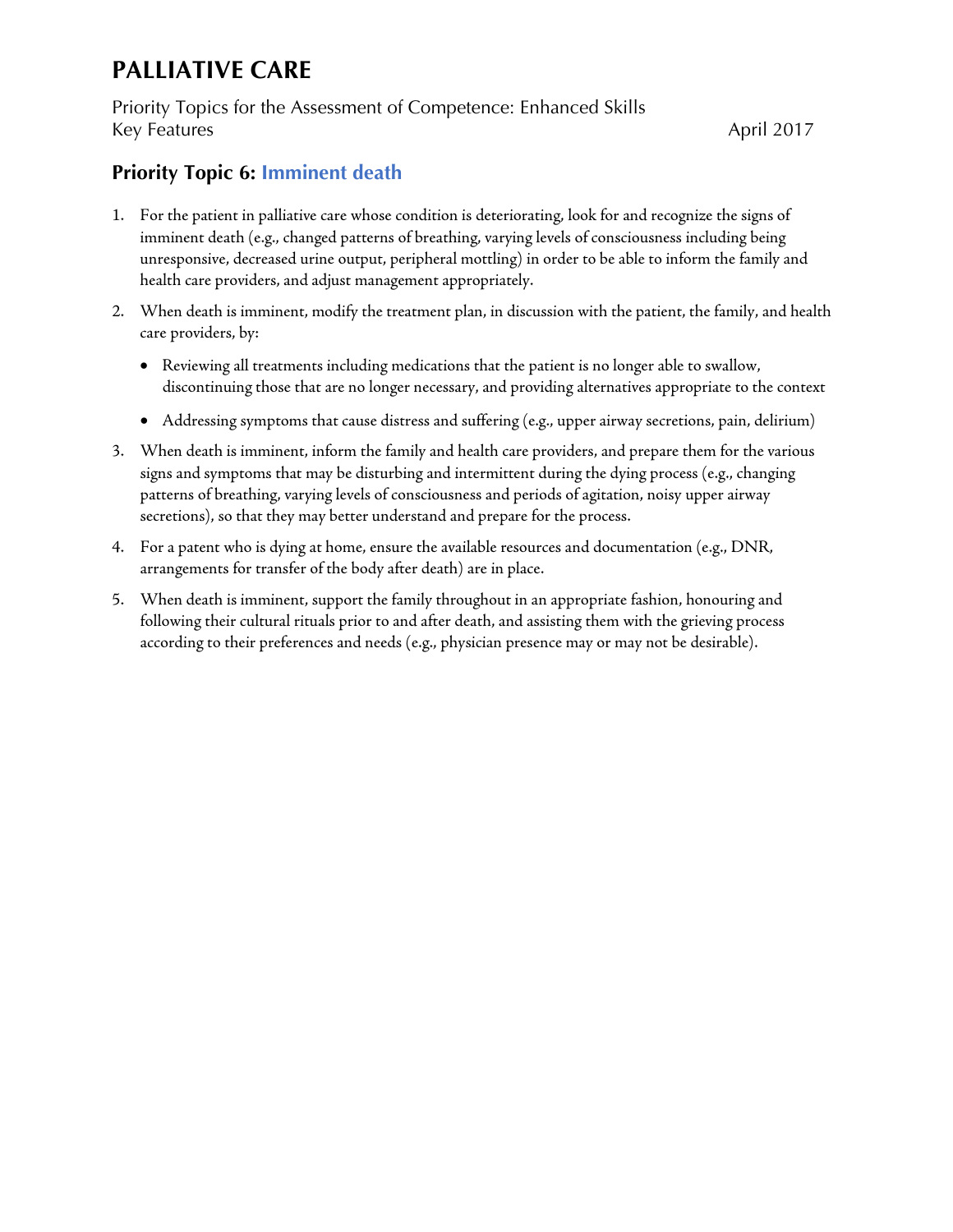Priority Topics for the Assessment of Competence: Enhanced Skills Key Features April 2017

### <span id="page-11-0"></span>**Priority Topic 7: Despair and suffering**

- 1. For a patient in palliative care who is in despair or is suffering, do not assume that it is physical alone, but assess all the other domains (psychological, spiritual, social, cultural) as well, to appreciate the total suffering experience, and to identify possible management strategies.
- 2. For a patient in palliative care who is in despair or is suffering, assess to rule out major depression or other mood disorders.
- 3. For a patient in palliative care who is in despair or is suffering, talk to the family:
	- They too may be distressed
	- A patient's primary concern is often for their family's well-being
- 4. For a patient in palliative care who is in despair or suffering, incorporate all the domains of suffering (physical, psychological, spiritual, social, cultural) in management by:
	- Using available resources (e.g., social work, pastoral care, volunteers, nurses, family, dignity therapy) in a team approach to deal with the different domains and the total suffering experience
	- Using communication skills to maintain a close relationship with the patient, to help the patient maintain their dignity when experiencing despair and suffering, and to receive and respond to specific requests or needs (e.g., request for hastened death, medication changes)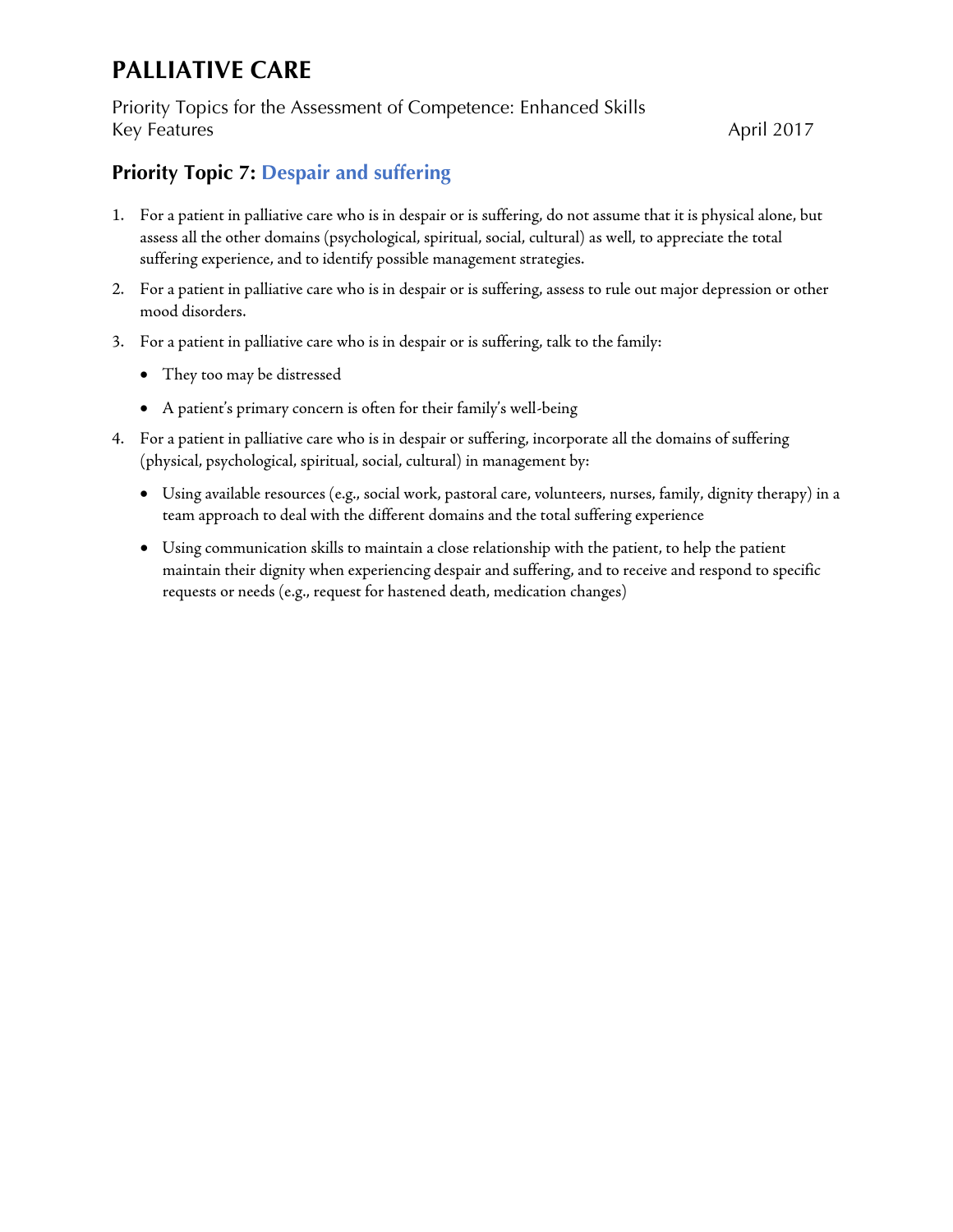Priority Topics for the Assessment of Competence: Enhanced Skills Key Features April 2017

### <span id="page-12-0"></span>**Priority Topic 8: Community resources**

- 1. When providing care for palliative patients who are not in hospital, use available community resources to support patients and families in an optimal, integrated, and effective fashion.
- 2. When planning for a patient's end-of-life care at home, anticipate that care in another facility (e.g., hospice, palliative unit, hospital) may be necessary, in order to ensure a smooth transition and minimize the patient's and/or family's discomfort.
- 3. When planning a patient's care at home with the help of community resources, ensure that the roles, tasks, and the responsibilities of the various health care providers are appropriate for the designated providers, and clearly understood by the patient, family, and providers.
- 4. When caring for a patient with the help of community resources, ensure communication amongst all caregivers and health care providers, including the family physician, to ensure collaborative and coordinated care.
- 5. When caring for a patient at home who is at the end of life, ensure that the family and caregivers are aware of and have access to available grief and bereavement services.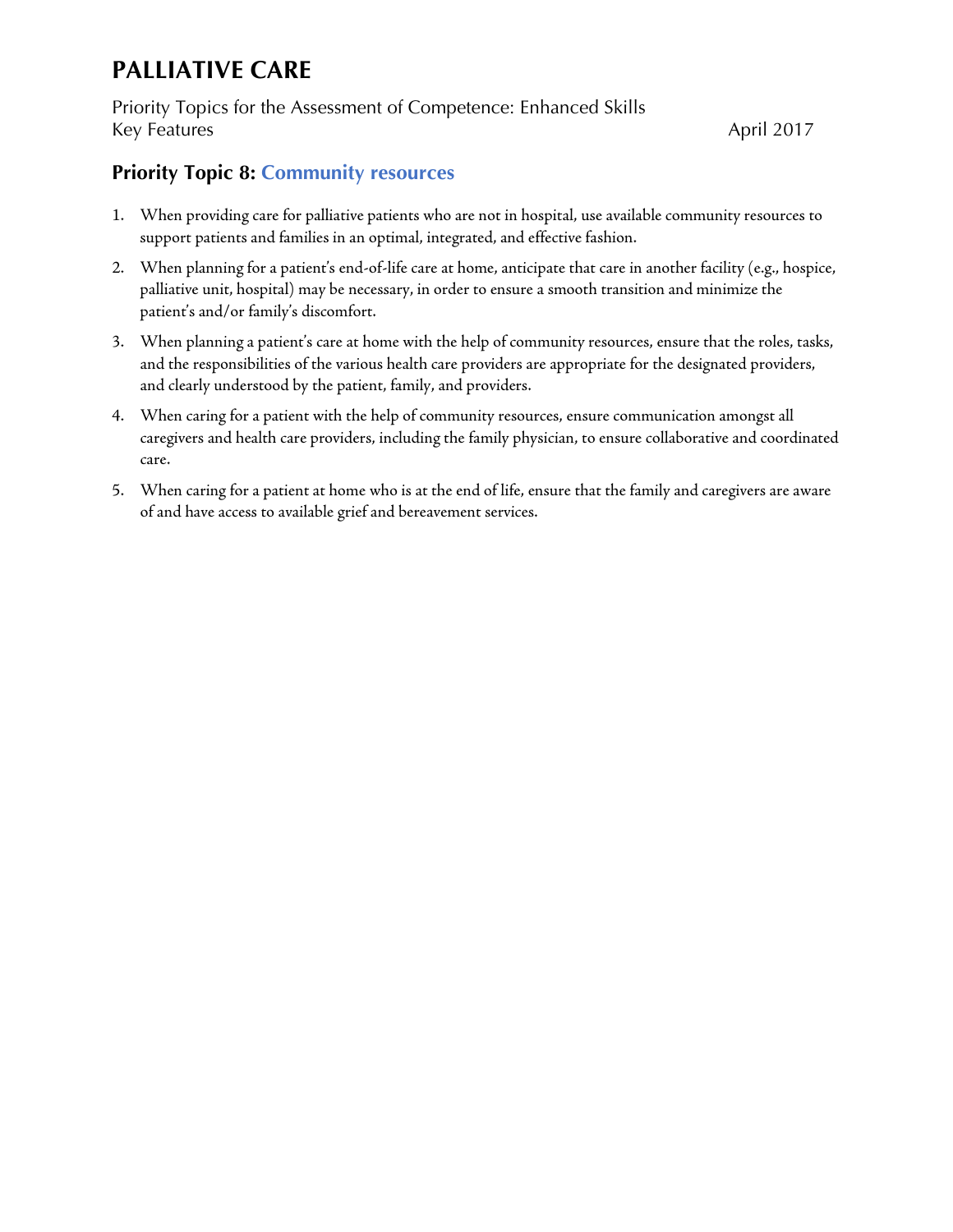Priority Topics for the Assessment of Competence: Enhanced Skills Key Features April 2017

### <span id="page-13-0"></span>**Priority Topic 9: Breathlessness**

- 1. For a patient in palliative care who is breathless, assess to establish the:
	- Underlying cause(s) of the breathlessness, paying particular attention to those that might be reversible, and in a manner appropriate to the clinical context and the patient's goals of care
	- Total suffering experience, of the patient, family, and caregivers, related to the breathlessness
- 2. For a patient in palliative care who is breathless, look for and recognize degrees of distress that require immediate intervention and constant attention or reassessment.
- 3. For a patient in palliative care who is breathless, in whom the underlying causes have been or are being identified, manage the breathlessness as appropriate to the clinical context and the patient's goals of care by:
	- Providing symptomatic relief for the breathlessness using medical and non-medical means, including psychosocial support for the patient and family
	- Treating the underlying cause(s) or condition(s) (e.g., heart failure, anxiety and comorbidities)
	- Not stopping the basic underlying medical treatment if the treatment is still of benefit to the patient
	- Using opioids appropriately to manage breathlessness; deal effectively with concerns/anxiety of the patient, family, or colleagues about using opioids in this situation
- 4. For a breathless patient (both acute and chronic) in palliative care, manage anxiety appropriately, using pharmacological and non-pharmacological means.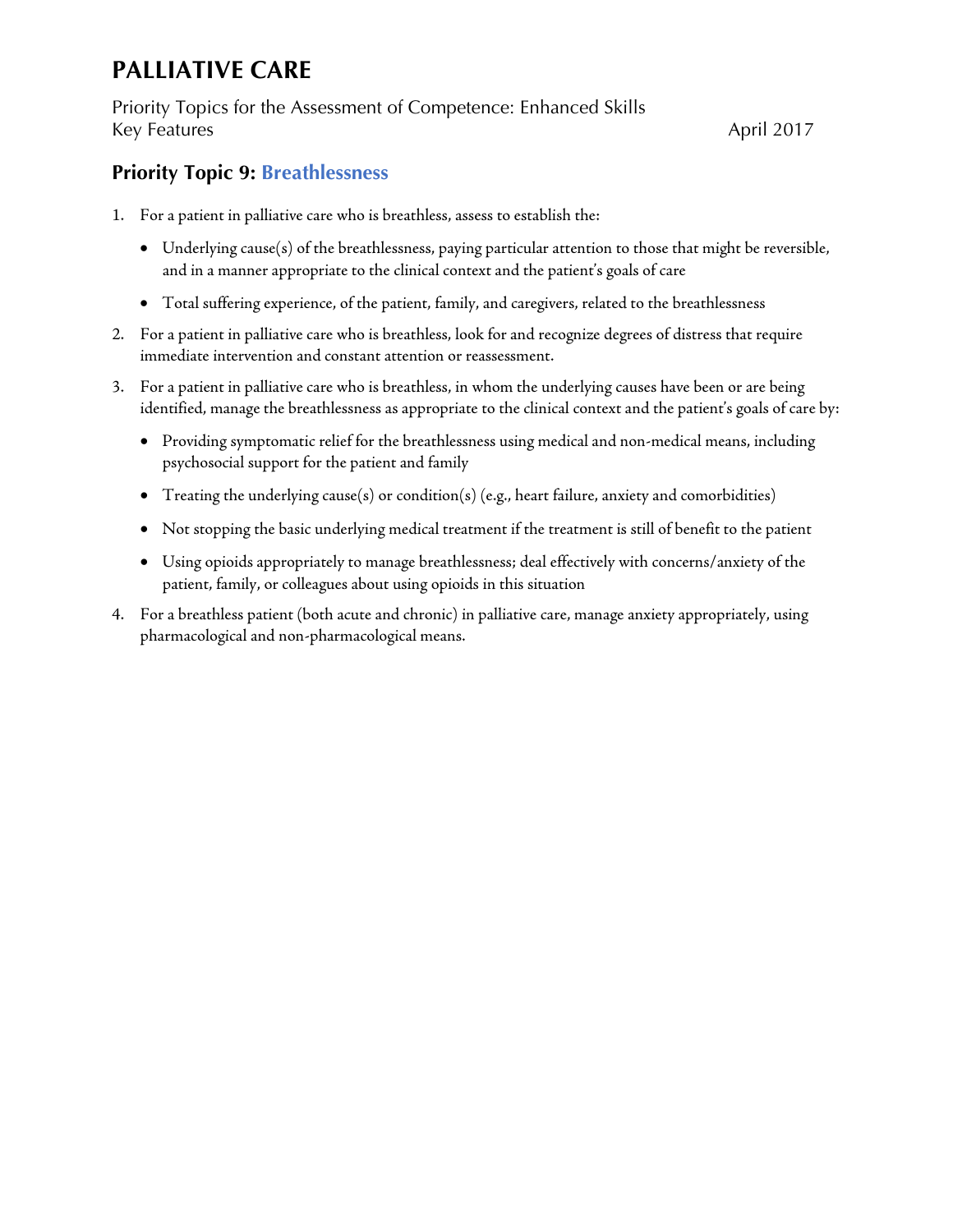Priority Topics for the Assessment of Competence: Enhanced Skills Key Features April 2017

### <span id="page-14-0"></span>**Priority Topic 10: Delirium**

- 1. For a patient in palliative care who has changing cognitive function, assess to distinguish between delirium (hyperactive, hypoactive, or mixed), dementia, and depression, and recognize superimposed presentations (e.g., delirium superimposed on a pre-existing dementia).
- 2. For a patient who has decreasing cognitive function (e.g., responding less, quiet, sleeping more), particularly those being treated for pain, look for and recognize hypoactive delirium:
	- Do not presume it is depression
	- Do not presume it is a simple progression of the underlying disease
- 3. For a patient in palliative care with delirium, investigate to establish the cause and potential reversibility appropriate to the context and the patient's goals of care:
	- Do not under-investigate by assuming the patient's delirium is terminal, before ruling out reversible causes
	- Do not over-investigate when the patient's delirium has been established as a terminal event
- 4. For a patient with delirium (reversible or non-reversible), manage the symptoms effectively by:
	- Considering the total suffering experience of the patient, family, and the caregiver team caused by the delirium
	- Treating symptomatic hyperactive delirium in an urgent manner, to avoid further harm (e.g., aggression, risk for falls, psychological distress)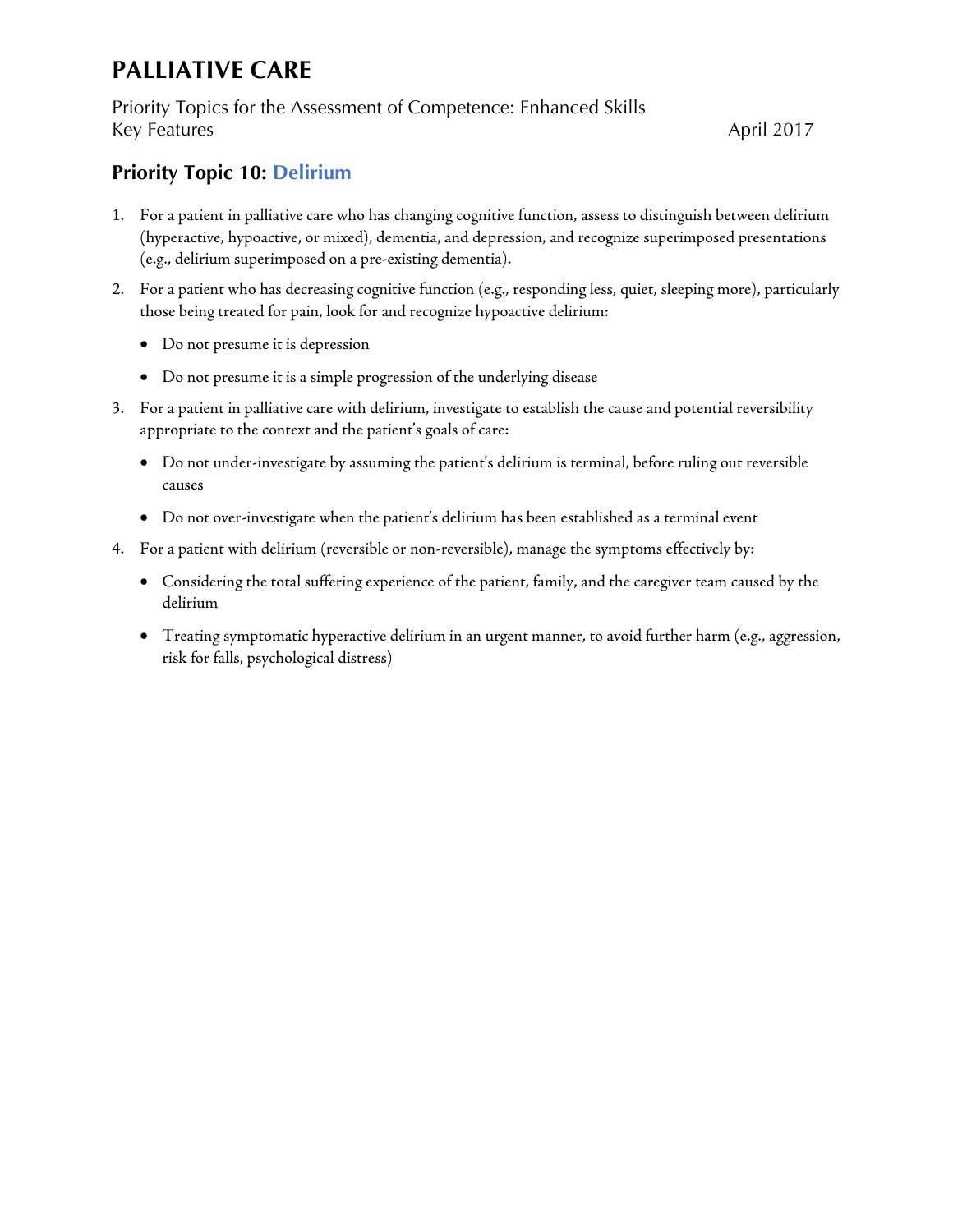Priority Topics for the Assessment of Competence: Enhanced Skills Key Features April 2017

### <span id="page-15-0"></span>**Priority Topic 11: Anxiety and depression**

- 1. For all patients in palliative care, assess for the presence of anxiety or depression, paying attention to nonclassical symptoms or presentations, such as somatization, increasing medication needs, or behavioural change.
- 2. When a patient in palliative care appears to be depressed:
	- a) Do not assume this to be an unavoidable response to the end of life
	- b) Assess methodically to determine if a clinical diagnosis of depression is present
	- c) Rule out alternative diagnoses such as hypoactive delirium, hypothyroidism, adjustment disorder, or existential distress
	- d) Assess for suicidal risk
- 3. For a palliative patient with depression, start treatment early, using non-pharmacologic and pharmacologic means as indicated.
- 4. For a palliative patient with depression who is being treated pharmacologically, select the antidepressant medication considering:
	- Its likely effects (beneficial or aggravating) on the patient's other symptoms (e.g., anxiety, neuropathic pain, nausea, anorexia)
	- Interactions with other medications
	- The indications and contraindications of the use of psychostimulants
- 5. When a patient in palliative care appears to be anxious:
	- a) Rule out alternative diagnoses, such as uncontrolled physical symptoms
	- b) Assess methodically to determine a clinical diagnosis of an underlying anxiety disorder (e.g., general anxiety disorder, panic disorder, obsessive compulsive disorder)
- 6. When a patient in palliative care is experiencing severe or persistent physical symptoms (e.g., pain, nausea, dyspnea), assess for anxiety as a potential contributor to the patient's symptoms.
- 7. For a patient in palliative care who needs a pharmacological treatment for anxiety:
	- a) Consider the use of selective serotonin reuptake inhibitors (SSRIs), serotonin-norepinephrine reuptake inhibitors (SNRIs), atypical antipsychotics, and benzodiazepines, depending on the clinical situation and goals of care
	- b) Be judicious if using benzodiazepines:
		- To avoid complications associated with excessive and long-term use
		- In high-risk populations (e.g., elderly, dementia)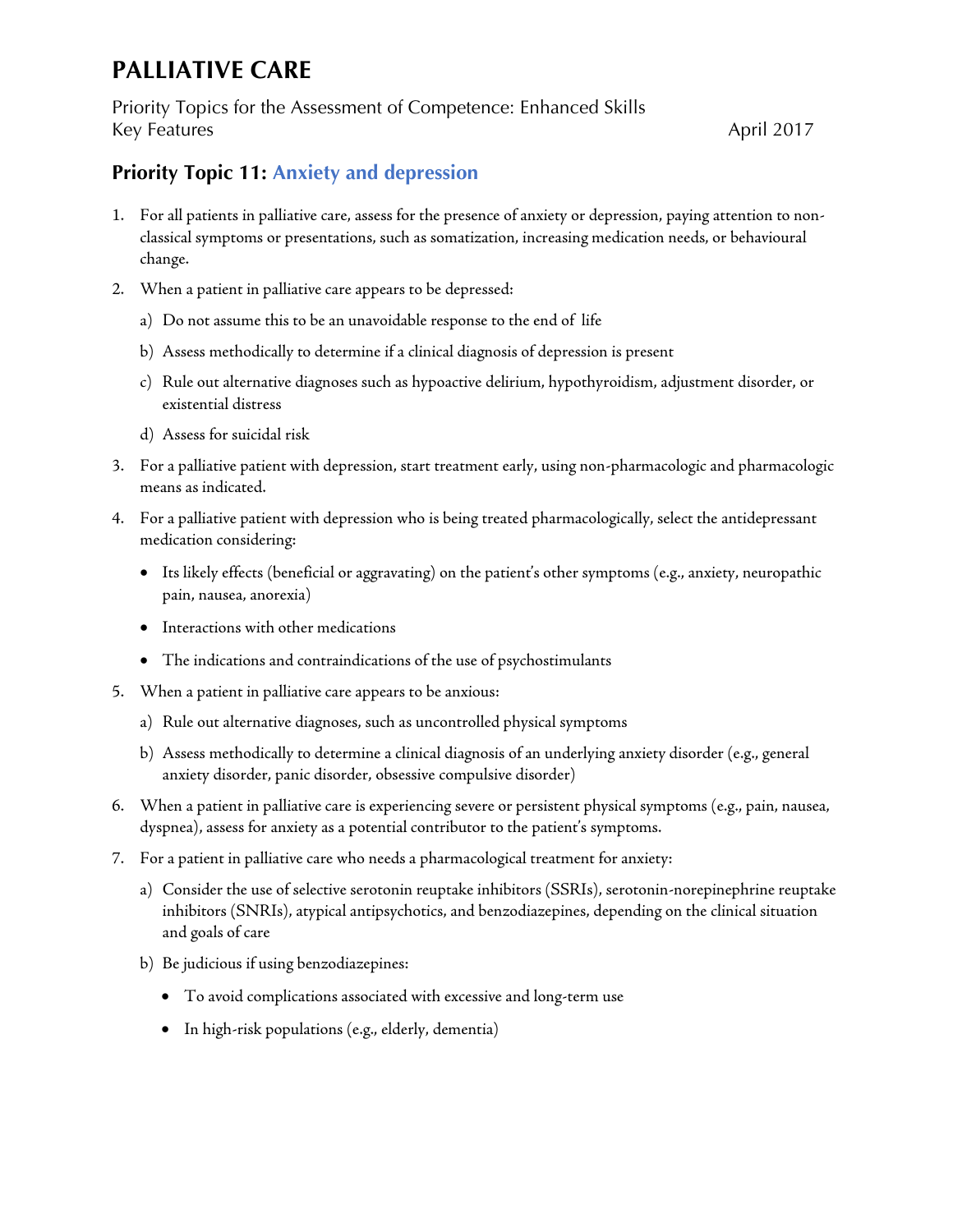Priority Topics for the Assessment of Competence: Enhanced Skills Key Features April 2017

### <span id="page-16-0"></span>**Priority Topic 12: Palliative sedation therapy**

- 1. For a patient in palliative care for whom palliative sedation therapy is being considered:
	- a) Assess for intolerability of the symptoms and their contribution to the total suffering experience (physical, psychological, social, and spiritual)
	- b) Assess whether symptoms are refractory by a comprehensive assessment and management of symptoms using all available modalities and health professionals, and addressing all domains of care (physical, psychological, social, and spiritual)
	- c) Determine if further therapies (e.g., addition of non-sedating medications, radiation therapy for brain metastases) would be associated with excessive or intolerable side effects
	- d) Educate the patient, family, and health care team about the differences between palliative sedation therapy and medical assistance in dying
- 2. For a patient for whom palliative sedation therapy is being considered, before initiating treatment seek a second opinion from an appropriate source to review the decision and make sure that there has not been an inadvertent oversight (e.g., missed reversible cause of delirium, untreated depression).
- 3. For a patient for whom palliative sedation therapy is being considered, ensure all care elements (e.g., code status, hydration, nutrition) and goals of care are aligned.
- 4. When palliative sedation has been determined to be the most appropriate management strategy, and consent by the patient or substitute decision maker has been given:
	- a) Use and titrate sedating antipsychotics and benzodiazepines proportionately to achieve the desired level of sedation required to effectively treat the intolerable and refractory symptoms
	- b) Avoid using inappropriate medications (e.g., opioids and haloperidol) for the purposes of sedating
	- c) Regularly monitor the patient and review the plan with the health care team and family to address all concerns
	- d) Continue appropriate symptom management (e.g., opioids for pain or dyspnea)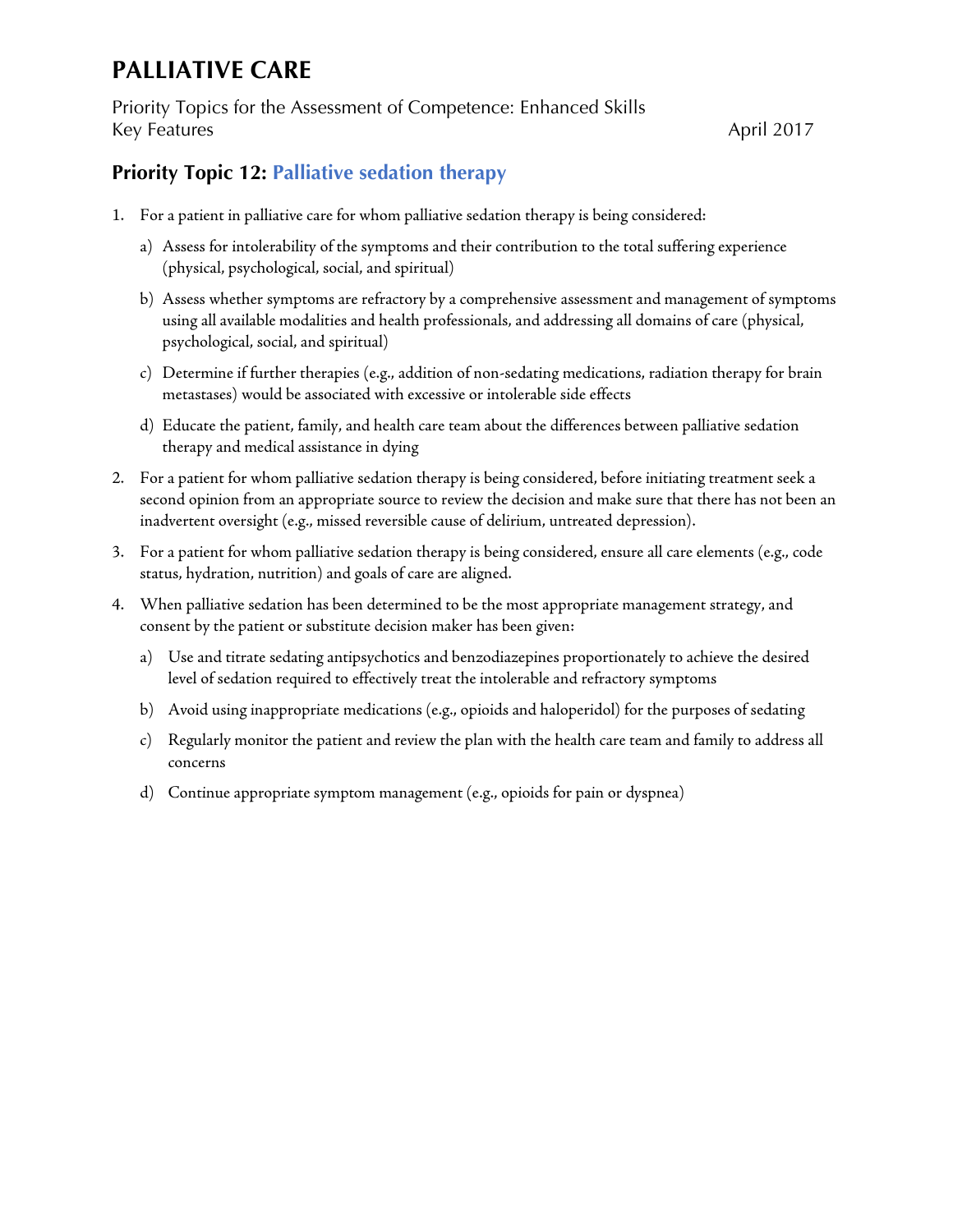Priority Topics for the Assessment of Competence: Enhanced Skills Key Features April 2017

### <span id="page-17-0"></span>**Priority Topic 13: Maintaining the clinician's well-being**

- 1. When providing palliative care, demonstrate self-care while mindfully choosing the times when it is important to put a patient's needs ahead of personal needs.
- 2. When providing palliative care, self-assess regularly, and seek and accept constructive feedback from peers regarding observed behaviours that may indicate stress or becoming overwhelmed.
- 3. When providing palliative care, if your own mood or behaviours indicate a risk of burnout or stress, seek help and implement wellness strategies (e.g., share with colleagues and team, adjust your schedule).
- 4. When experiencing a distressing reaction to a situation while providing palliative care, maintain composure and consider that your response(s) may be influenced by your personal experiences of death and dying.
- 5. Following a major incident that could threaten your well-being (e.g., death of a child, major conflicts, perceived failures), actively seek support and guidance.
- 6. When a colleague's or other team member's behaviour or mood suggest stress or being overwhelmed, initiate a constructive and supportive exchange that may help them address the situation.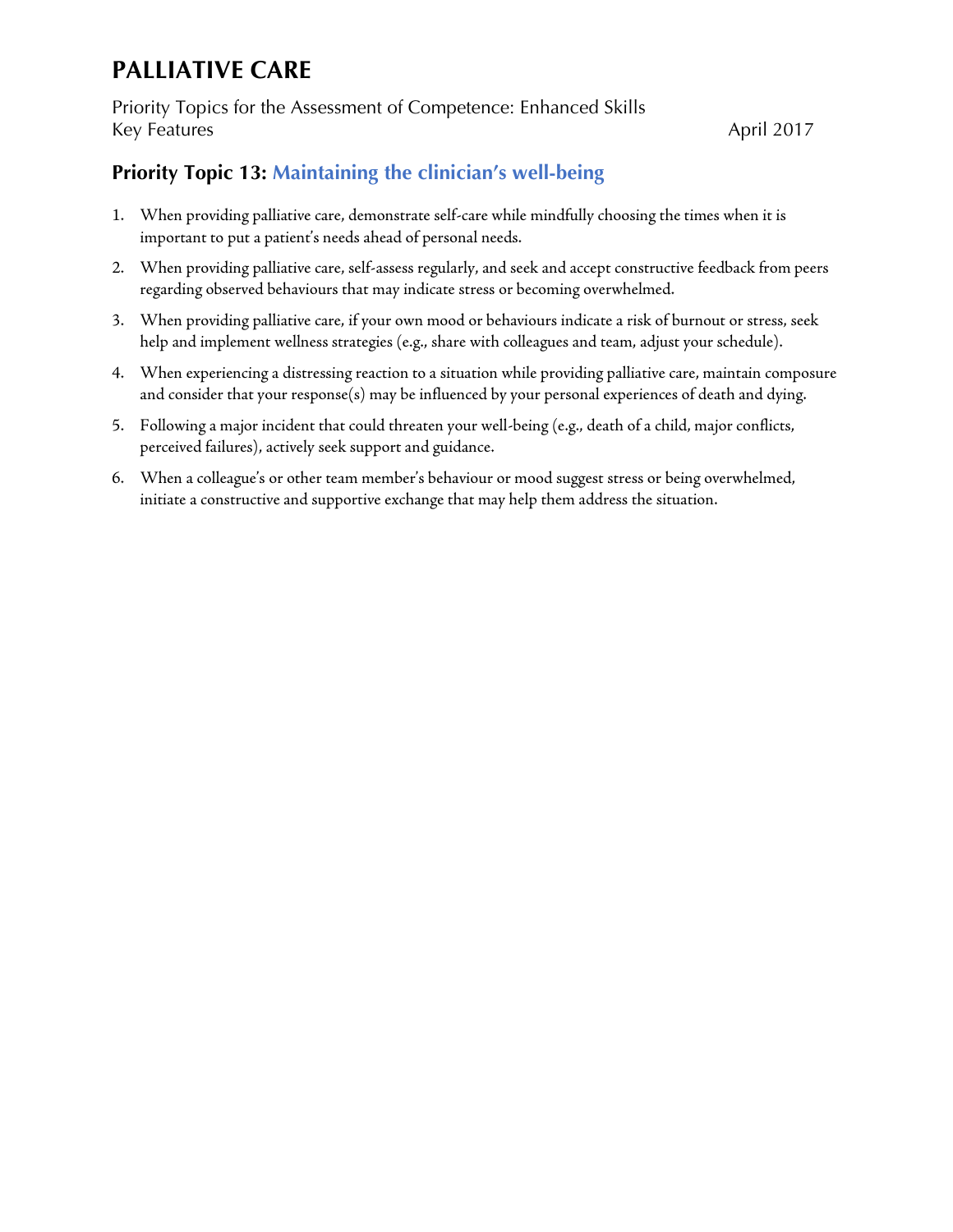Priority Topics for the Assessment of Competence: Enhanced Skills Key Features April 2017

### <span id="page-18-0"></span>**Priority Topic 14: Emergencies**

- 1. When providing palliative care, while respecting goals of care, anticipate likely emergencies (e.g., delirium, spinal cord compression, seizure, major bleeding), and plan measures in consultation with the patient and/or family to deal with these possible emergencies.
- 2. When assessing a patient in palliative care, identify clinical elements (e.g., symptoms, signs, appropriate investigations) that may suggest an early emergency situation that may require a change in management.
- 3. When a palliative care emergency or crisis has been identified, manage the situation effectively and compassionately, considering the reversibility/irreversibility of the underlying cause(s) and the patient's goals of care.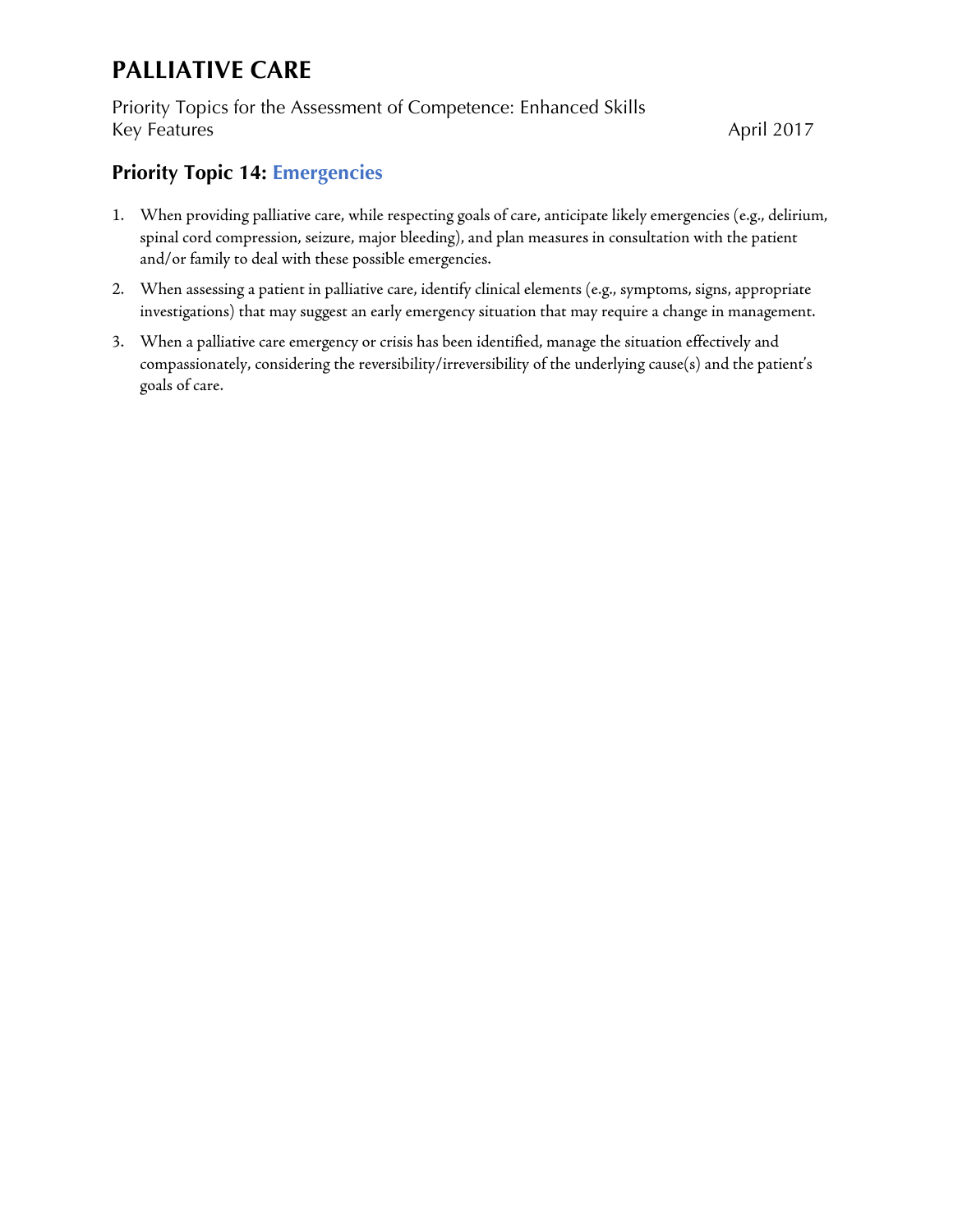Priority Topics for the Assessment of Competence: Enhanced Skills Key Features April 2017

### <span id="page-19-0"></span>**Priority Topic 15: Medical Assistance in Dying**

- 1. When a patient or family member asks about and/or requests Medical Assistance in Dying (MAID), explore in detail the possible reasons behind the request and help reach common ground by:
	- Clarifying all the elements of the total suffering experience (patient and family)
	- Assessing for depression
	- Assigning priority to the wishes of the patient while still recognizing family concerns
- 2. When concerns are raised—by the patient, family members, or members of the health care team—that the palliative treatment may be hastening death, either intentionally or inadvertently, explore the reasons for the concerns and seek common ground with the ongoing management by:
	- Reviewing the total suffering experience, including particular fears or perceptions about the current treatment
	- Reviewing the goals of care, based on the patient's wishes in order to facilitate their understanding of the intention of the treatment plan, including palliative sedation
- 3. When a patient requests a discussion about Medical Assistance in Dying (MAID), conduct an in-depth discussion with the patient and/or family or, depending on personal beliefs, refer the patient to a colleague for this discussion.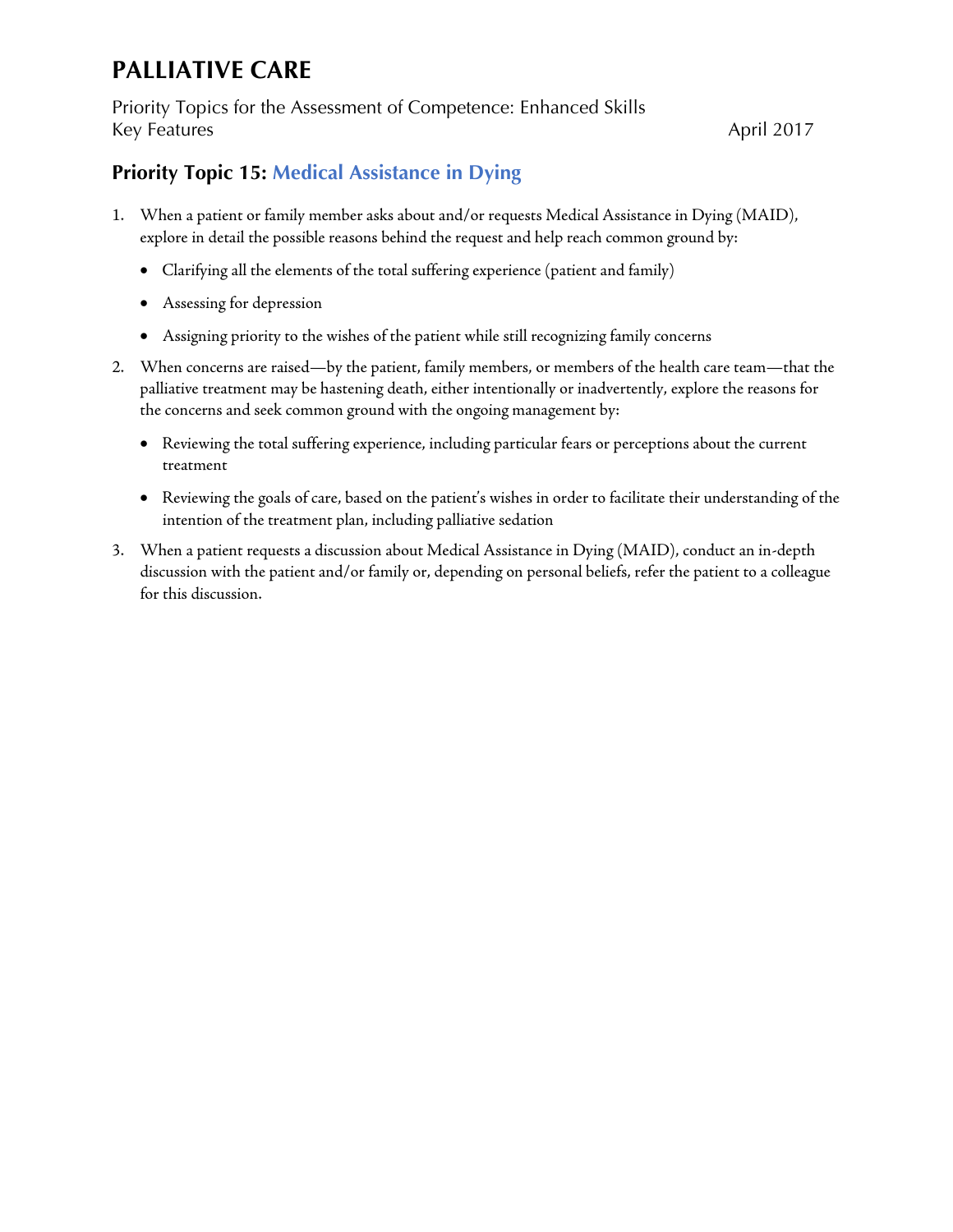Priority Topics for the Assessment of Competence: Enhanced Skills Key Features April 2017

### <span id="page-20-0"></span>**Priority Topic 16: Anorexia/cachexia/nutrition/fatigue**

- 1. For palliative care patients, assess early for the presence of unreported anorexia or cachexia and their possible contributing factors, as this may be a source of significant distress to the patient and their family/health care providers.
- 2. For a patient in palliative care who has anorexia, cachexia, and/or fatigue, develop a management plan that includes:
	- Investigation consistent with the goals of care to rule out reversible causes
	- Education of the patient and caregivers about its normalcy in these circumstances
	- Reconciliation, as much as possible, of patient and caregiver expectations to reduce guilt and tension about food intake
	- Nutritional advice and symptomatic treatment consistent with the patient's goals of care
	- Clarification that symptomatic therapy will continue to be offered to patients with severe end-stage illness, although aggressive management to attempt to reverse the anorexia/cachexia/fatigue is usually not helpful or indicated in this situation
- 3. For all patients in palliative care, encourage and facilitate regular activity as tolerated (including non-weight bearing) as a strategy to prevent or reduce fatigue.
- 4. For patients with anorexia and cachexia at the end of life, use a patient-centred approach to discuss when to stop the use of supplements, artificial nutrition, and parenteral feeding.